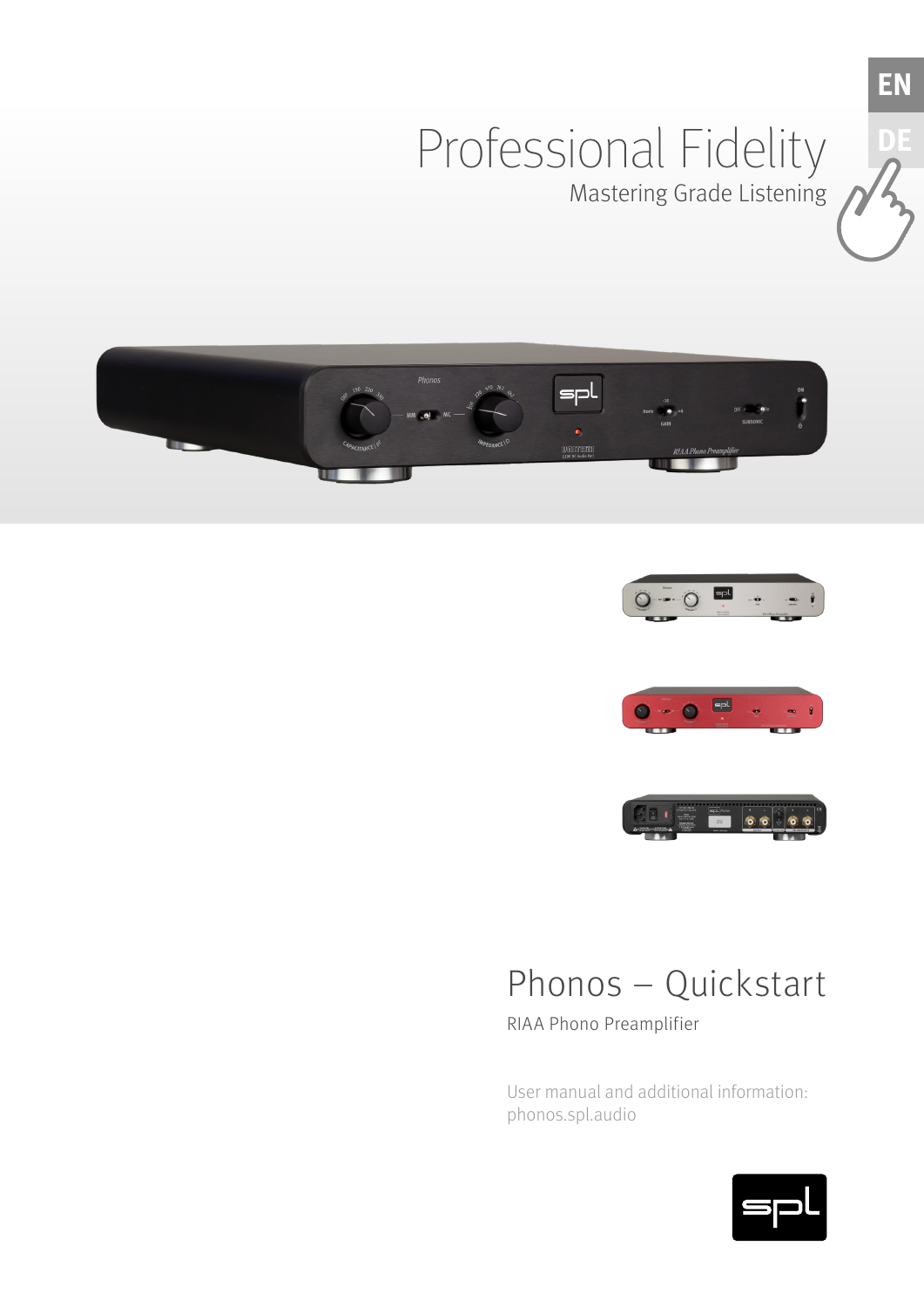### Start up

| Read the security advices on page 5!                                                                                                                                                                                                                                                                     |
|----------------------------------------------------------------------------------------------------------------------------------------------------------------------------------------------------------------------------------------------------------------------------------------------------------|
| Make sure that the selected mains voltage of the Phonos is according to the<br>mains voltage of your region.                                                                                                                                                                                             |
| Make sure that the mains switch on the rear of the Phonos is set to Off<br>$(Off = 0 / On = 1).$                                                                                                                                                                                                         |
| The standby switch on the front panel has to be set to $\bigcup$ .                                                                                                                                                                                                                                       |
| Connect the supplied power cord to the Phonos and to an appropriate mains<br>socket outlet.<br>If the supplied power cord does not match your mains socket outlet, please contact your dealer.                                                                                                           |
| Turn off all devices you wish to connect to the Phonos.                                                                                                                                                                                                                                                  |
| Connect audio cables (RCA) of the record player together with the grounding<br>cable (if applicable).<br>Audio cables not included in the scope of delivery.                                                                                                                                             |
| Connect audio cables (RCA) between Phonos and a following preamplifier or<br>power amplifier.<br>Audio cables not included in the scope of delivery.                                                                                                                                                     |
| Choose the right settings for your cartridge (MM or MC). Capacity – Moving<br>Magnet (MM) and impedance - Moving Coil (MC).<br>If you do not know the setting for capacity or impedance, start with capacity = OFF and an impedance of 100 ohms.<br>If you increase the values you will get more treble. |
| Choose your settings for output level with the GAIN switch and the rumble filter<br>with the SUBSONIC switch.<br>Recommended setting: GAIN = Norm, SUBSONIC = On.                                                                                                                                        |
| Power up                                                                                                                                                                                                                                                                                                 |
| Turn down the volume of the following connected preamplifier or power amplifier.                                                                                                                                                                                                                         |

Switch on mains switch on the rear of the Phonos (On = I). Power LED is dimly lit.

 $|12|$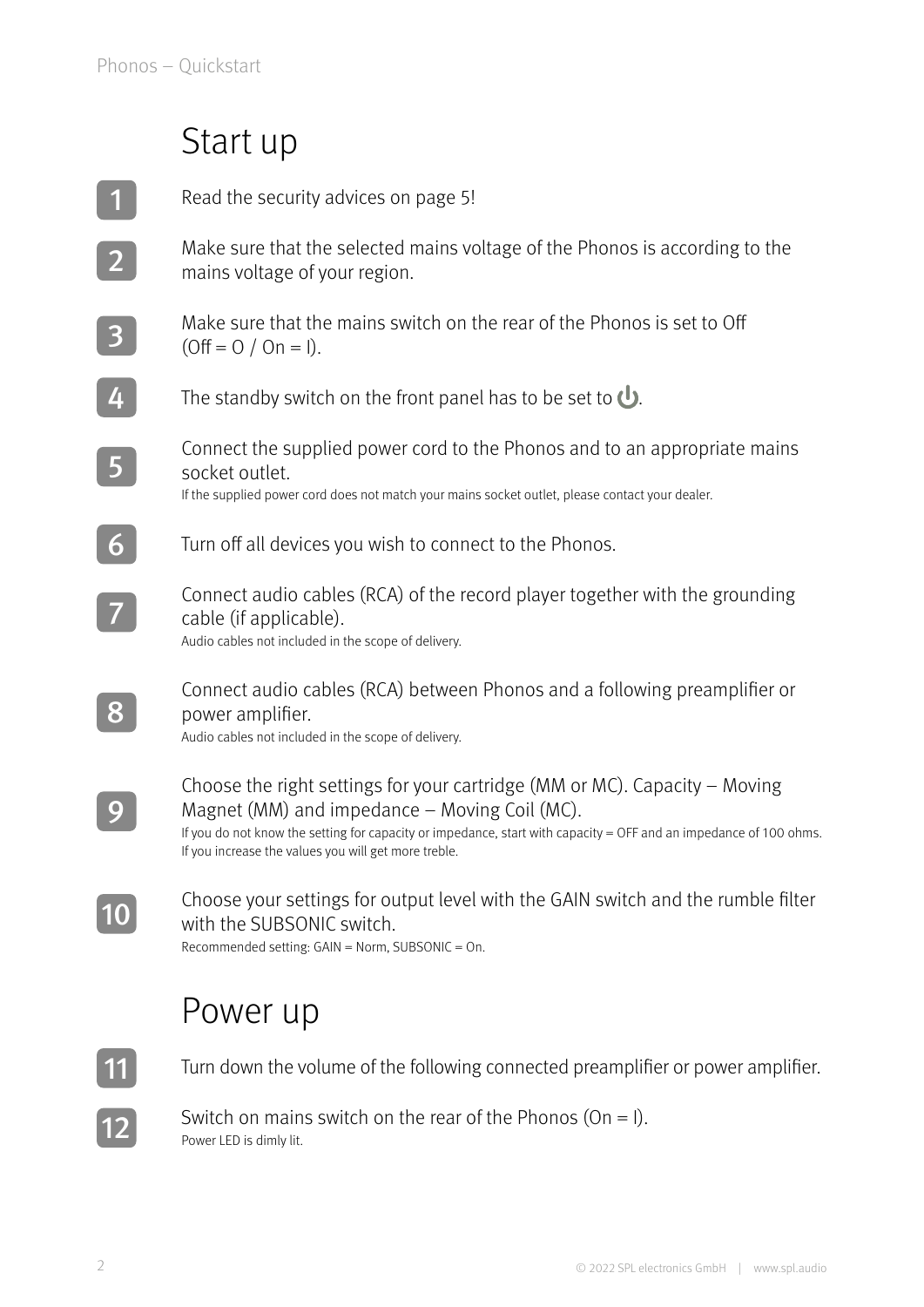Phonos – Quickstart

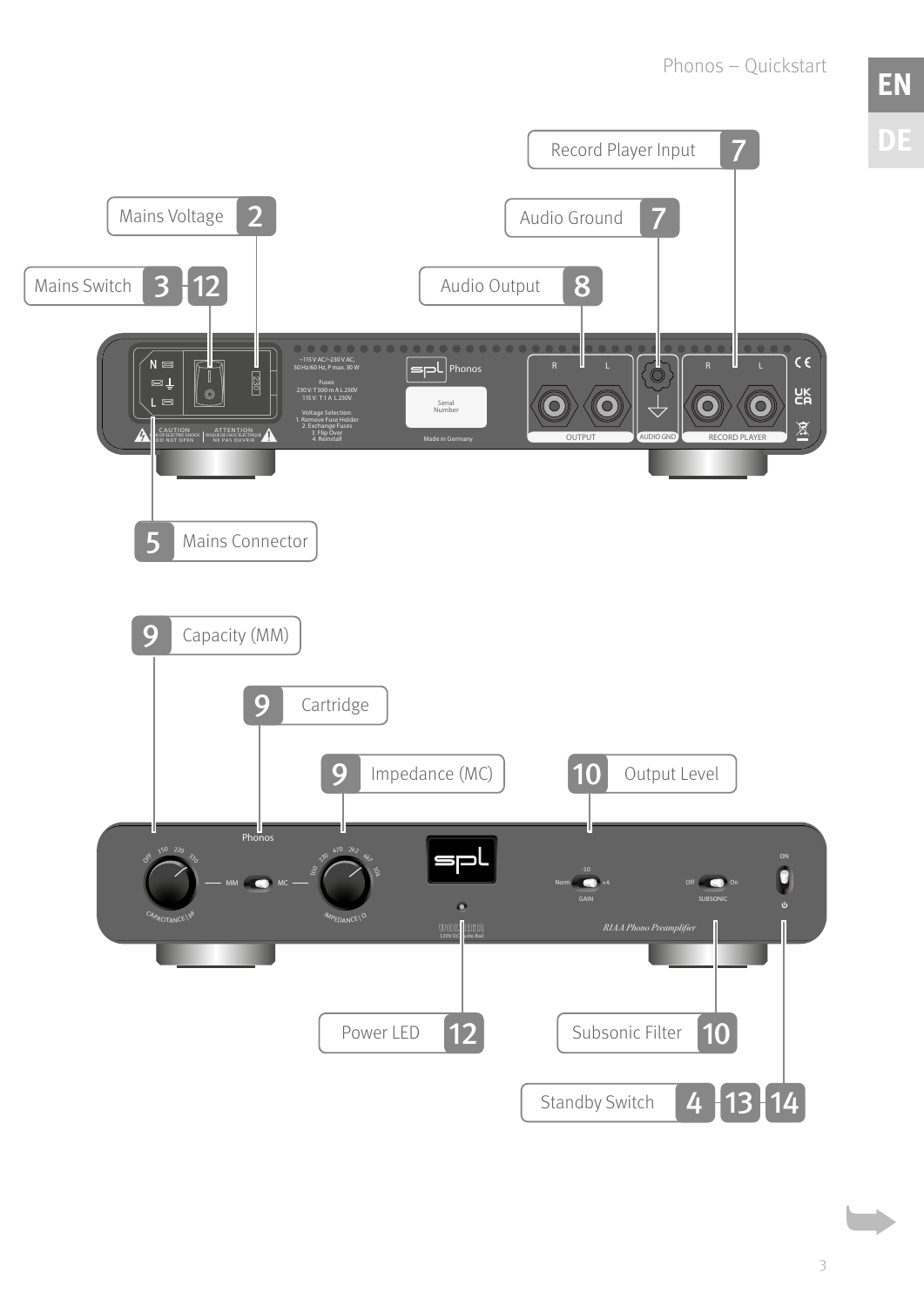### Operation



Switch Phonos from standby mode into operation by setting the standby switch to ON.

Power LED now lights up brightly.

# Standby



Switch Phonos in standby mode by using the standby switch  $(\bigcup$  = Standby). Power LED is dimly lit.

### Power down

Turn down the volume of the following connected preamplifier or power amplifier.



15

Switch off mains switch on the rear of the Phonos (Off =  $O$ ). Power LED no longer lights up.

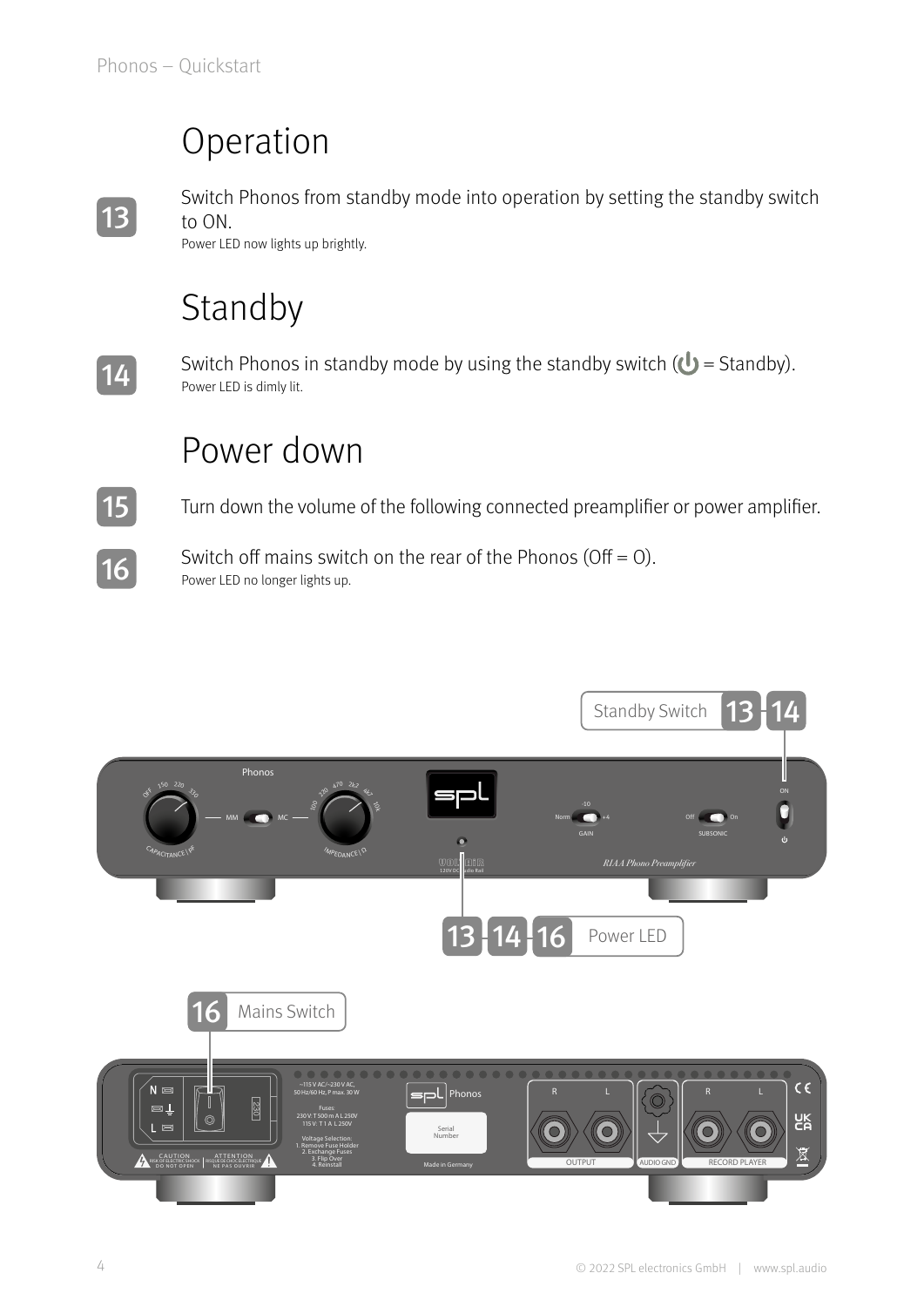Phonos – Quickstart

# <span id="page-4-0"></span>Security Advices

### **Before starting up the device:**

- Read thoroughly and follow the security advices.
- Read thoroughly and follow the Quickstart.
- •Observe all warning instructions on the device.
- Please keep the user manual as well as the security advices in a safe place for future reference.



Always follow the security advices listed below to avoid serious injuries or even deadly accidents due to electric shocks, short circuit, fire or other dangers. The following are examples of such risks and do not represent an exhaustive list:

### **Power supply/Power cord**

Do not place the power cord near heat sources such as heaters or radiators and do not excessively bend or otherwise damage the cord, do not place heavy objects on it, or place it in a position where anyone could walk on, trip over, or roll anything over it.

Only use the voltage indicated on the device. Only use the supplied power cord/plug.

If you intend to use the device in an area other than in the one you purchased it, the included power cord may not be compatible. In this case please contact your dealer.

Be sure to connect the device to an appropriate mains socket outlet with a protective grounding connection. Improper grounding can cause electrical shock.

### **Do not open**

This device contains no user-serviceable parts. Do not open the device or attempt to disassemble the internal parts or modify them in any way. If it should appear to be malfunctioning, turn off the power immediately, unplug the power cord from the mains socket outlet and have it inspected by a qualified professional.

### **Water warning**

Do not expose the device to rain, or use it near water or in damp or wet conditions, or place anything on it (such as vases, bottles or glasses) containing liquids which might spill into any openings. If any liquid such as water seeps into the device, turn off the power immediately and unplug the power cord from the mains socket outlet. Then have the device inspected by a qualified professional.

Never insert or remove an electric plug with wet hands.

### **Fire warning**

Do not put burning items, such as candles, on the unit. A burning item may fall over and cause a fire.

### **Lightning**

Before thunderstorms or other severe weather, disconnect the device from the mains socket outlet; do not do this during a storm in order to avoid life threatening lightning strikes. Similarly, disconnect all the power connections of other devices, antenna and phone/ network cables which may be interconnected so that no damage results from such secondary connections.

### **If you notice any abnormality**

When one of the following problems occur, immediately turn off the power switch and disconnect the electric plug from the mains socket outlet. Then have the device inspected by a qualified professional.

- The power cord or plug gets frayed or damaged.
- The device emits unusual smells or smoke.
- An object has fallen into the unit.
- There is a sudden loss of sound during the use of the the device.

# **Caution**

Always follow the basic precautions listed below to avoid the possibility of physical injury to you or others, or damage to the device or other property. These precautions include, but are not limited to, the following:

### **Power supply/Power cord**

When removing the electric plug from the device or an mains socket outlet, always pull on the plug itself and not the cord. Pulling the cord may damage it. Unplug the device from the mains socket outlet when the device is not used for a while.

### **Location**

Do not place the device in an unstable position where it might accidentally fall over.

Do not block the vents. This device has ventilation holes to prevent the internal temperature from rising too high. In particular, do not place the device on its side or upside down. Inadequate ventilation can result in overheating, possibly causing damage to the device or even fire.

Do not place the device in a location where it may come into contact with corrosive gases or salty air. This may result in malfunction.

Before moving the device, remove all connected cables. When setting up the device, make sure that the mains socket outlet you are using is easily accessible. If some trouble or malfunction occurs, immediately turn off the power switch and disconnect the plug from the mains socket outlet. Even when the power switch is turned off, electricity is still flowing to the product at a minimum rate. When you are not using the device for a long time, make sure to unplug the power cord from the wall mains socket outlet.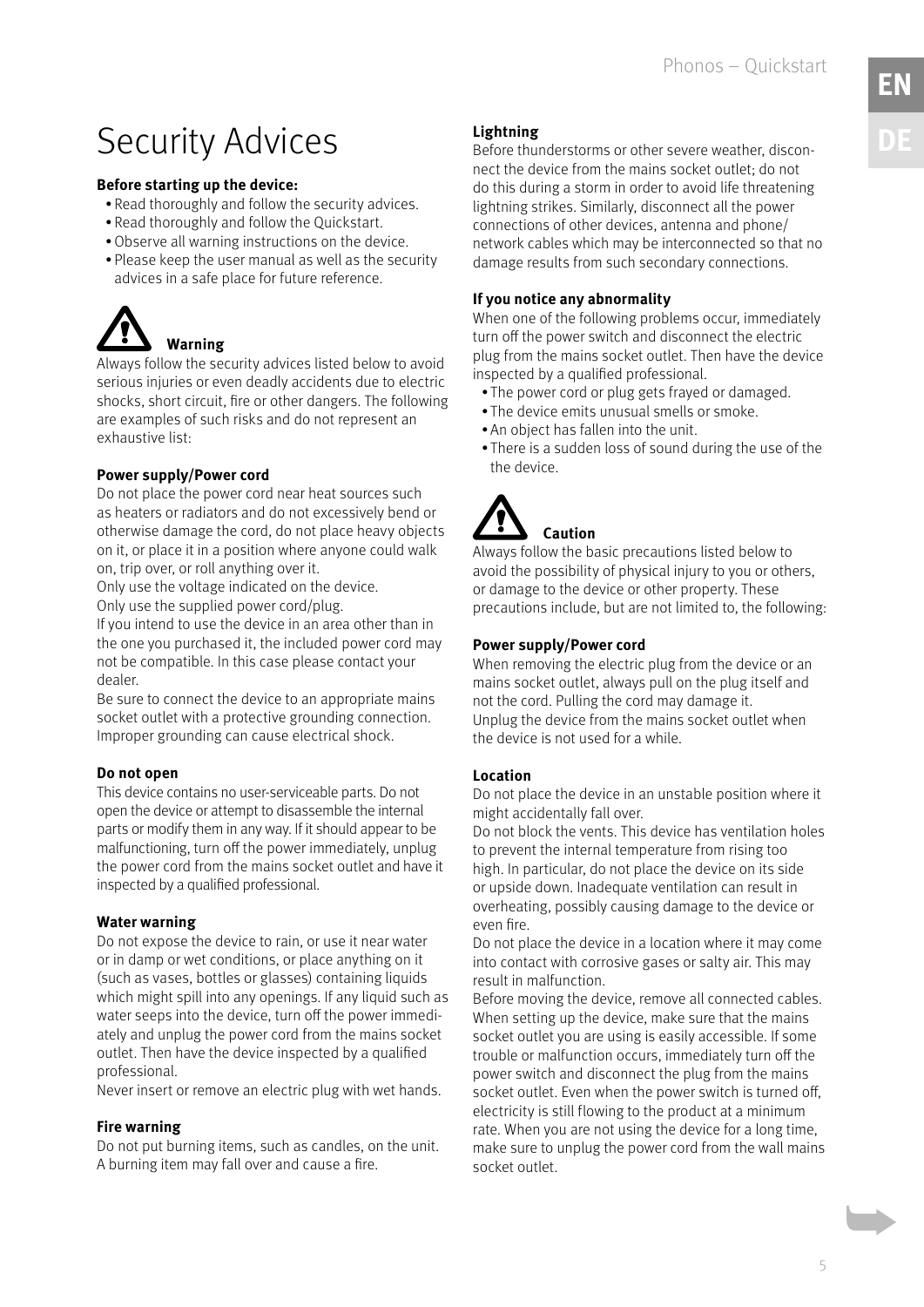### **Connections**

Before connecting the device to other devices, power down all devices. Before power on or off the devices, set all volume levels to minimum.

Only use appropriate cables to connect the device with other devices. Make sure that the cables you use are intact and comply with the electrical specifications of the connection. Other connections can lead to health risks and damage the equipment.

#### **Handling**

Operate the controls and switches only as described in the manual. Incorrect adjustments outside safe parameters can lead to damage. Never use excessive force on the switches or controls.

Do not insert your fingers or hands in any gaps or openings of the device.

Avoid inserting or dropping foreign objects (paper, plastic, metal, etc.) into any gaps or openings of the device. If this happens, power down immediately and unplug the power cord from the mains socket outlet. Then have the device inspected by a qualified professional.

Do not expose the device to excessive dust or vibrations or extreme cold or heat (such as direct sunlight, near a heater or in a car during the day) to prevent the possibility of causing damage to the housing, the internal components or unstable operation.

If the ambient temperature of the device suddenly changes, condensation can occur (if for example the device is relocated or is affected by a heater or air conditioning).

Using the device while condensation is present may result in malfunction. Do not power on the device for a few hours until the condensation is gone. Only then it is safe to power on.

### **Cleaning**

Disconnect the device from your mains socket outlet before cleaning.

Do not use any solvents, as these can damage the chassis finish. Use a dry cloth, if necessary, with an acid-free cleaning oil.

### **Disclaimer**

Windows® is a registered trademark of Microsoft® Corporation in the United States and other countries. Apple, Mac and Macintosh are trademarks of Apple Inc., registered in the U.S. and other countries.

The company names and product names in this manual are the trademarks or registered trademarks of their respective companies.

SPL and the SPL Logo are registered trademarks of SPL electronics GmbH.

SPL cannot be held responsible for damage caused by improper use or modification of the device or data that is lost or destroyed.

#### **Notes on Environmental Protection**



At the end of its operating life, this product must not be disposed with regular household waste but must be returned to a collection point for the recycling of electrical and electronic equipment.

The wheelie bin symbol on the product, user manual and packaging indicates that.

For proper treatment, recovery and recycling of old products, please take them to applicable collection points in accordance with your national legislation and the Directives 2012/19/EU.

The materials can be reused in accordance with their markings. Through reuse, recycling of raw materials, or other forms of recycling of old products, you are making an important contribution to the protection of our environment.

Your local administrative office can advise you of the responsible waste disposal point.

This directive only applies to countries inside the EU. If you wish to discard devices outside the EU, please contact your local authorities or dealer and ask for the correct method of disposal.

WEEE-Reg-No.: 973 349 88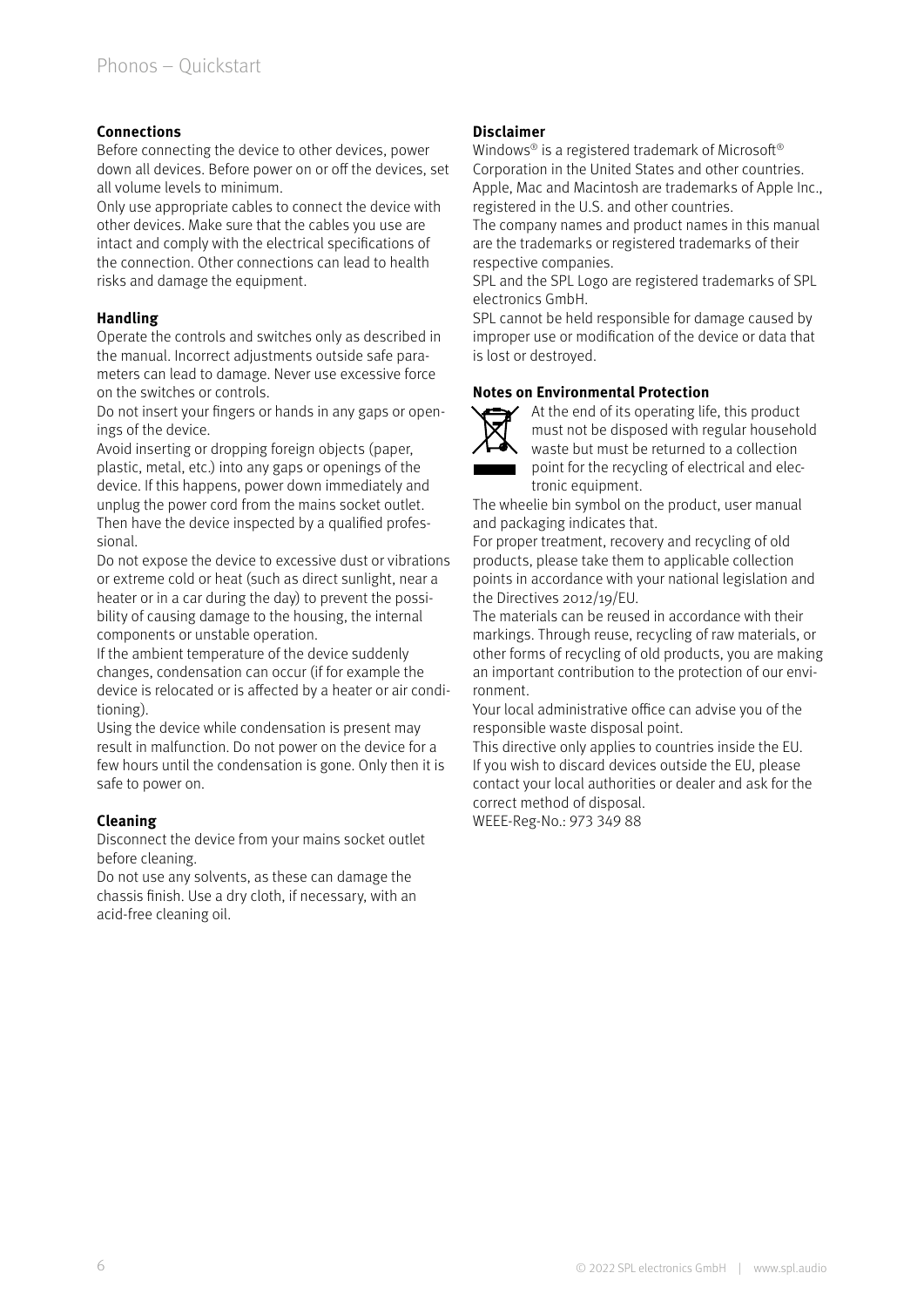## Professional Fidelity Mastering Grade Listening





**EN**

**DE**





# Phonos – Quickstart

RIAA Phono Vorverstärker

Bedienungsanleitung und weitere Informationen: phonos.spl.audio

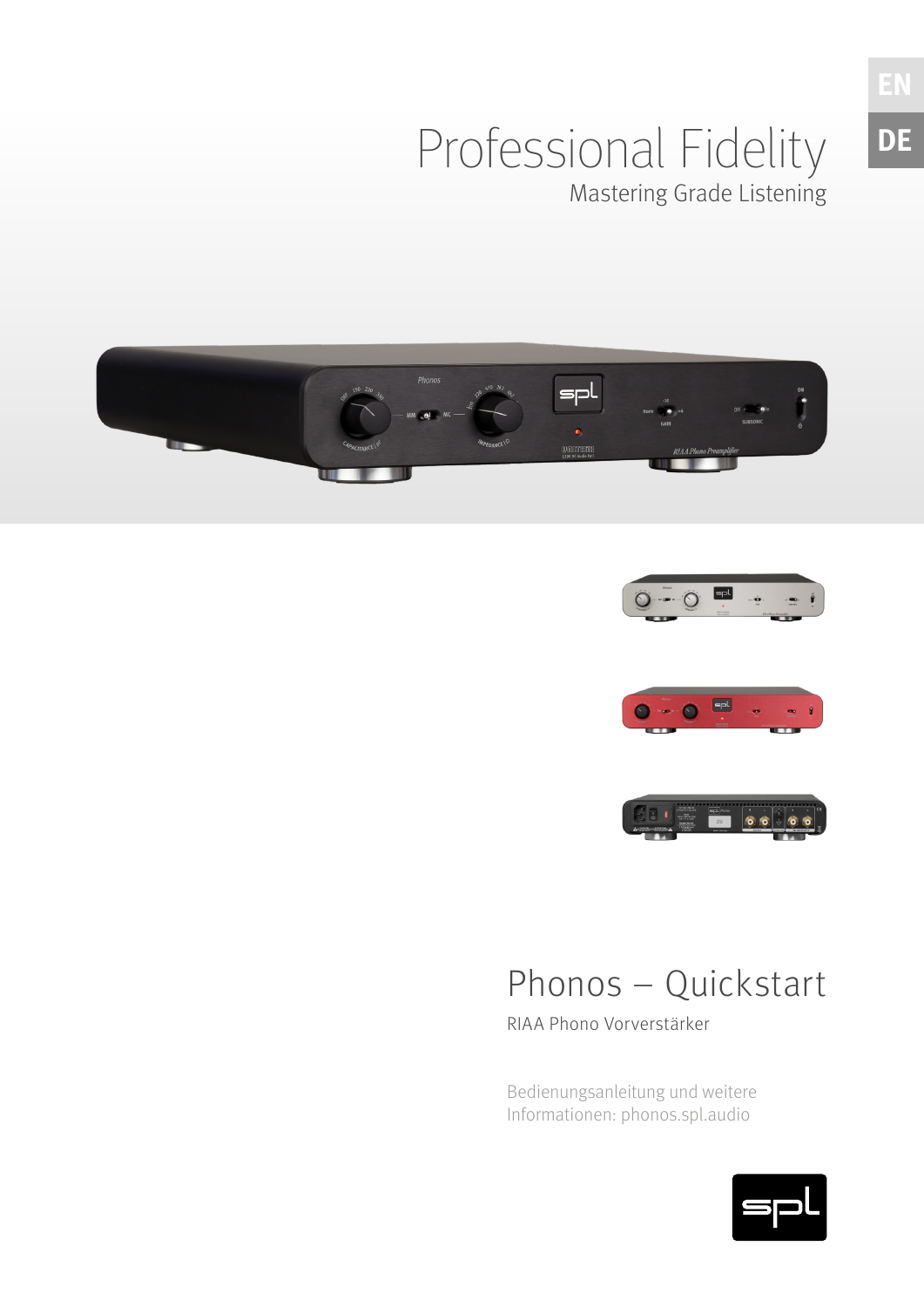### Inbetriebnahme

Lesen Sie die Sicherheitshinweise auf Seite [11.](#page-10-0) Stellen Sie sicher, dass die eingestellte Netzspannung des Phonos mit der Spannung in Ihrer Region übereinstimmt. Achten Sie darauf, dass sich der Netzschalter auf der Rückseite des Phonos in der Aus-Stellung befindet (Aus =  $\sigma$  / Ein = I). Der Stand-By-Schalter auf der Vorderseite muss sich in der Stellung U befinden. Schließen Sie das mitgelieferte Netzkabel an den Phonos und an eine Steckdose an. Wenn das mitgelieferte Netzkabel nicht in Ihre Steckdose passt, wenden Sie sich bitte an Ihren Händler. Schalten Sie alle Geräte aus, die Sie am Phonos anschließen wollen. Schließen Sie Audiokabel (Cinch) vom Plattenspieler zusammen mit dem Audio-Erdungskabel (sofern am Plattenspieler vorhanden) an. Audiokabel nicht im Lieferumfang enthalten. Schließen Sie Audiokabel (Cinch) zwischen Phonos und einem nachfolgenden Vor- oder Vollverstärker an. Audiokabel nicht im Lieferumfang enthalten. Nehmen Sie die korrekten Einstellung für Tonabnehmertyp (MM oder MC), Kapazität (MM), und Impedanz (MC) entsprechend Ihres Plattenspielers vor. Falls Sie die Einstellung für Kapazität oder Impedanz nicht kennen, starten Sie mit der Kapazität = OFF und einer Impedanz von 100 Ohm. Wenn Sie die Werte erhöhen, erhalten Sie mehr Höhen. Nehmen Sie die gewünschten Einstellungen für die Ausgangslautstärke mit dem GAIN-Schalter und den Rumpelfilter mit dem SUBSONIC-Schalter vor. Empfohlene Einstellungen: GAIN = Norm, SUBSONIC = On. 1 2 3 4 5 6 7 8 9 10

# Einschalten



12

Regeln Sie die Lautstärke des nachfolgend angeschlossenen Vor- oder Vollverstärkers herunter.

Schalten Sie den Netzschalter auf der Rückseite des Phonos ein (Ein = I). Die Power-LED leuchtet nun schwach.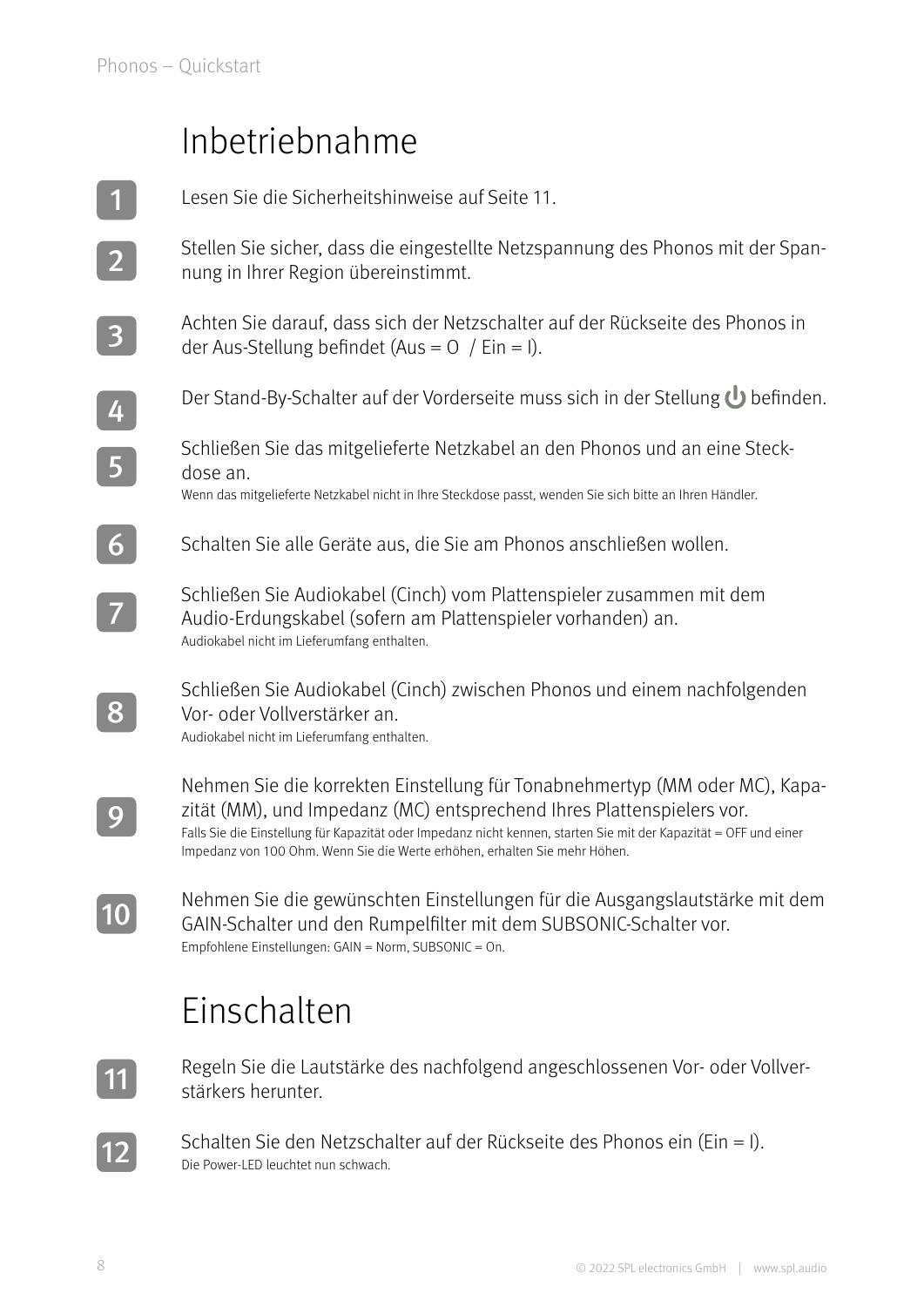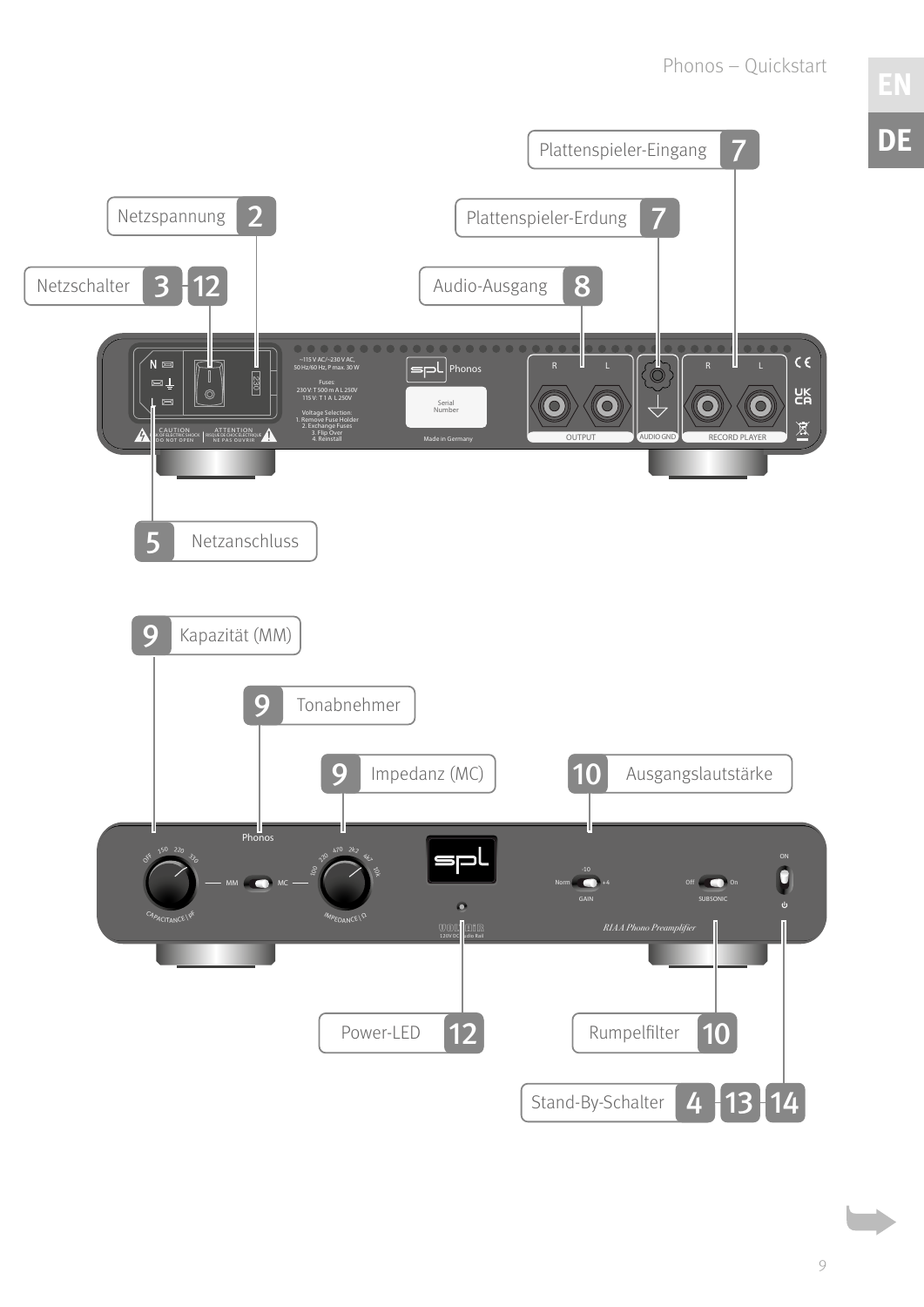### Betrieb

13

Schalten Sie den Phonos mit dem Stand-By-Schalter aus dem Stand-By-Modus in den Betrieb (ON = Betrieb). Die Power-LED leuchtet nun stark.

# Stand-By



15

16

Schalten Sie den Phonos mit dem Stand-By-Schalter in den Stand-By-Modus  $(U =$ Stand-By). Die Power-LED leuchtet nun schwach.

## Ausschalten

Regeln Sie die Lautstärke des nachfolgend angeschlossenen Vor- oder Vollverstärkers herunter.

Schalten Sie den Netzschalter auf der Rückseite des Phonos aus (Aus = O). Die Power-LED leuchtet nun nicht mehr.

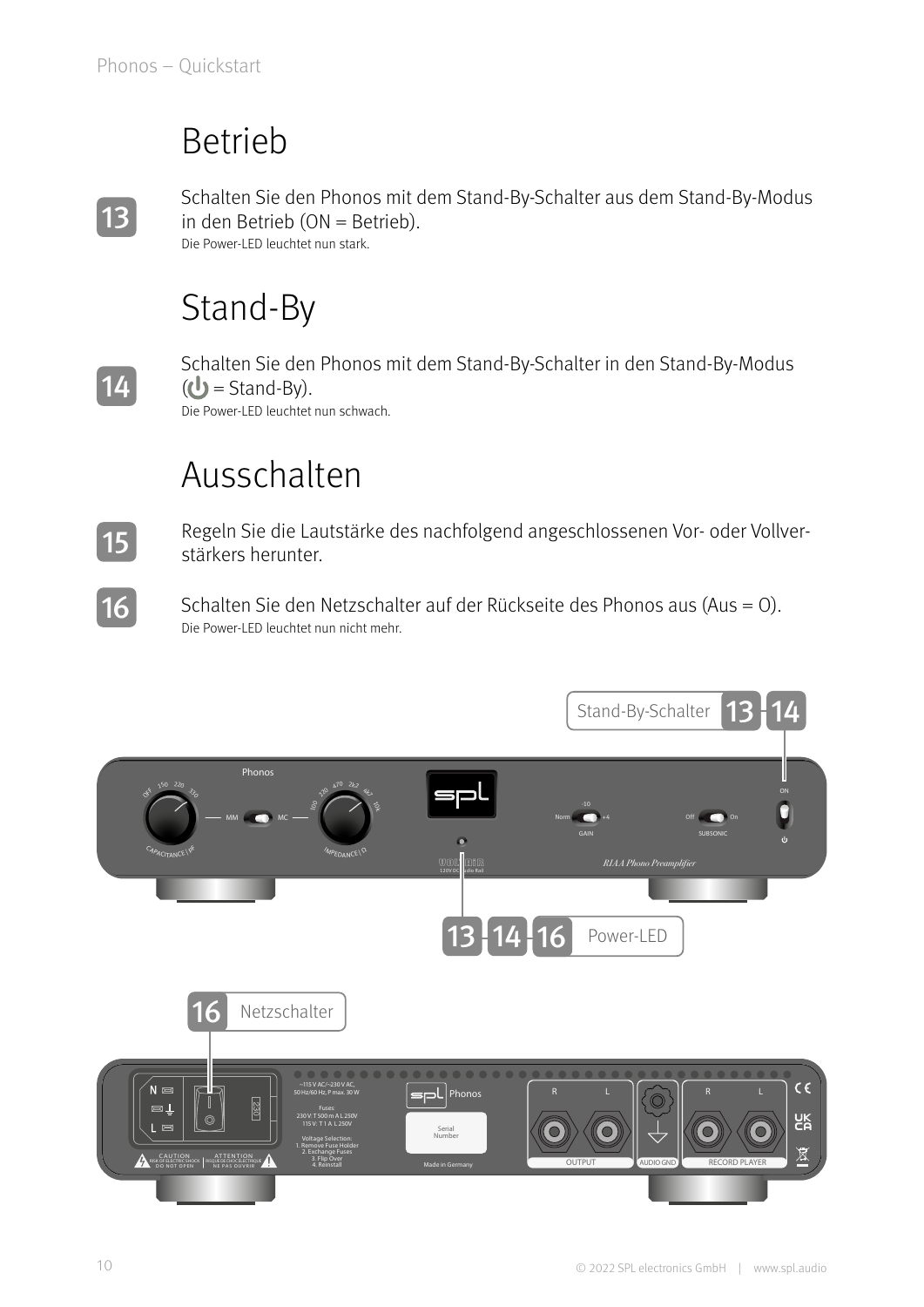### <span id="page-10-0"></span>Sicherheitshinweise

#### **Vor der Inbetriebnahme des Gerätes:**

- Lesen und befolgen Sie diese Sicherheitshinweise.
- Lesen und befolgen Sie die Quickstart-Anleitung.
- •Beachten Sie alle Warnhinweise auf dem Gerät.
- •Bewahren Sie die Bedienungsanleitung mit den Sicherheitshinweisen auf, damit Sie später darin nachschlagen können.

# **Warnung**

Befolgen Sie immer die nachfolgenden Sicherheitsmaßnahmen, um schwere Verletzungen oder sogar tödliche Unfälle durch elektrischen Schlag, Kurzschluss, Feuer oder andere Gefahren zu vermeiden. Zu diesen Sicherheitsmaßnahmen gehören folgende Punkte, die jedoch keine abschließende Aufzählung darstellen:

### **Netzanschluss/Netzkabel**

Verlegen Sie das Netzkabel niemals in der Nähe von Wärmequellen, etwa Heizkörpern oder Heizstrahlern, biegen Sie es nicht übermäßig und beschädigen Sie es nicht auf sonstige Weise, stellen Sie keine schweren Gegenstände darauf und verlegen Sie es nicht an einer Stelle, wo jemand darauf treten, darüber stolpern oder etwas darüber rollen könnte.

Betreiben Sie das Gerät nur mit der Spannung, die auf dem Gerät angegeben ist.

Verwenden Sie ausschließlich das mitgelieferte Netzkabel bzw. Netzstecker. Wenn Sie das Gerät in einer anderen Region als der, in der Sie es gekauft haben, verwenden möchten, kann es sein, dass das mitgelieferte Netzkabel nicht kompatibel ist. Wenden Sie sich bitte an Ihren Händler, bei dem Sie das Gerät gekauft haben.

Achten Sie darauf, eine geeignete Steckdose mit Sicherheitserdung zu verwenden. Durch falsche Erdung können elektrische Schläge verursacht werden.

### **Das Gerät darf nicht geöffnet werden**

Dieses Gerät enthält keine vom Anwender zu wartenden Teile. Versuchen Sie nicht, das Gerät zu öffnen oder die inneren Komponenten zu entfernen oder auf irgendeine Weise zu ändern. Sollte einmal eine Fehlfunktion auftreten, schalten Sie das Gerät sofort aus und ziehen Sie das Netzkabel aus der Steckdose. Lassen Sie das Gerät anschließend von einer qualifizierten Fachkraft überprüfen.

### **Vorsicht mit Wasser**

Achten Sie darauf, dass das Gerät nicht durch Regen nass wird, verwenden Sie es nicht in der Nähe von Wasser oder unter feuchten oder nassen Umgebungsbedingungen und stellen Sie auch keine Behälter (wie z.B. Vasen, Flaschen oder Gläser) mit Flüssigkeiten darauf, die herausschwappen und in Öffnungen hineinfließen könnten. Wenn eine Flüssigkeit wie z.B. Wasser in das Gerät gelangt, schalten Sie das Gerät sofort aus und

ziehen Sie das Netzkabel aus der Steckdose. Lassen Sie das Gerät anschließend von einer qualifizierten Fachkraft überprüfen.

Schließen Sie den Netzstecker niemals mit nassen Händen an oder ziehen Sie ihn heraus.

### **Brandschutz**

Stellen Sie keine brennenden Gegenstände (z.B. Kerzen) auf dem Gerät ab. Ein brennender Gegenstand könnte umfallen und einen Brand verursachen.

### **Blitz**

Ziehen Sie vor einem Gewitter den Netzstecker aus der Steckdose (jedoch niemals während eines Gewitters). Verfahren Sie ebenso mit verbundenen Geräten und ziehen Sie auch ggf. über eine Gerätekette verbundene Antennen-, Telefon- oder Computernetzkabel aus den Anschlussdosen, um das Gerät vor Blitz oder Überspannungsschäden zu schützen.

### **Falls Sie etwas ungewöhnliches bemerken**

Wenn eines der folgenden Probleme auftritt, schalten Sie das Gerät sofort aus und ziehen Sie den Netzstecker aus der Steckdose. Lassen Sie das Gerät anschließend von einer qualifizierten Fachkraft überprüfen.

- •Netzkabel oder Netzstecker sind beschädigt.
- •Das Gerät sondert ungewöhnliche Gerüche oder Rauch ab.
- Ein Gegenstand ist in das Gerät gefallen.
- •Während der Verwendung des Geräts kommt es zu einem plötzlichen Tonausfall.



Beachten Sie immer die nachstehend aufgelisteten grundsätzlichen Vorsichtsmaßnahmen, um mögliche Verletzungen bei Ihnen oder anderen Personen oder Schäden am Gerät oder an anderen Gegenständen zu vermeiden. Zu diesen Vorsichtsmaßnahmen gehören die folgenden Punkte, die jedoch keine abschließende Aufzählung darstellen:

### **Netzanschluss/Netzkabel**

Fassen Sie den Netzstecker nur am Stecker selbst und niemals am Kabel an, wenn Sie ihn vom Gerät oder von der Steckdose abziehen. Wenn Sie am Kabel ziehen, kann dieses beschädigt werden.

Ziehen Sie bei Nichtbenutzung des Gerätes über einen längeren Zeitraum den Netzstecker aus der Steckdose.

### **Aufstellort**

Achten Sie auf einen sicheren Stand des Geräts, um ein unabsichtliches Umstürzen zu vermeiden. Blockieren Sie nicht die Lüftungsöffnungen. Dieses Gerät besitzt Lüftungsöffnungen, die eine Überhitzung des Geräteinneren vermeiden sollen. Legen Sie das Gerät insbesondere nicht auf die Seite oder auf den Kopf. Unzureichende Belüftung kann zu Überhitzung führen und u.U. das Gerät beschädigen oder sogar einen Brand auslösen.